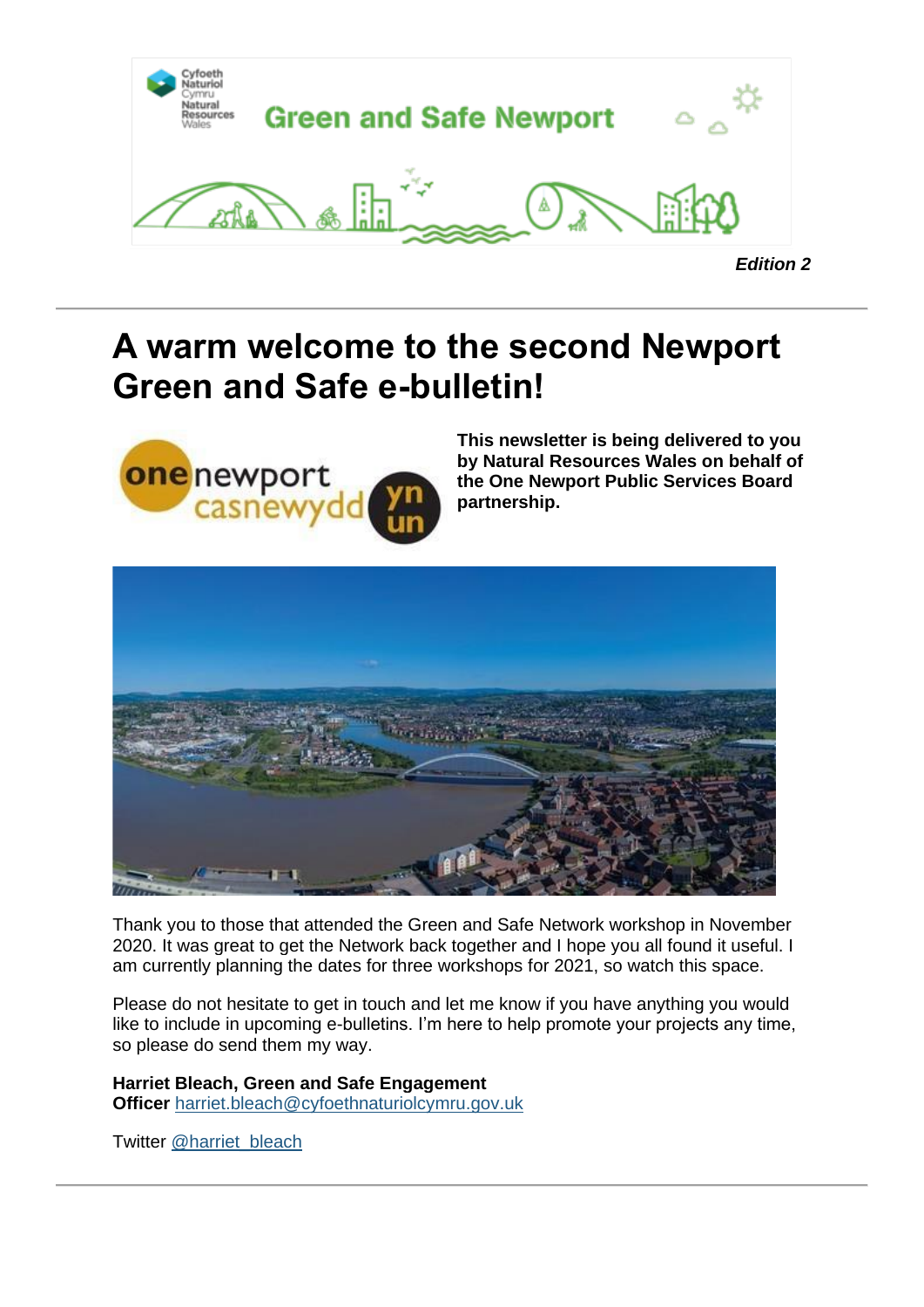# **Green and Safe Spaces Refresh**



In light of Covid-19 and the need to incorporate the Green Recovery recommendations (more information on this below), we are currently refreshing the Green and Safe Spaces intervention and its objectives. The current Green and Safe Network's Action Plan, created in 2019, is also part of the wider context being used as a guide during this refresh, and I will share the results with you in the next few months.

#### **Next Network workshop**

I hope to hold the next Network workshop in March or April, to give us a space to interact and hear about each other's projects. I would also like to take the opportunity for us all to refresh the Network's Action Plan, again in light of Covid-19 and other challenges, and look to:

- build on more people realising the value of green space;
- explore the ways in which our work can contribute to a green recovery; and
- build momentum around our work on this agenda going forward.

## **Projects across Newport**

Undoubtedly, there are many more projects happening around Newport, and I would love to hear from you to include them in the upcoming e-bulletins. Here are updates from just a few.



#### **Portland Street Allotments, Pillgwenlly**

The once overgrown allotments have seen some exciting new changes. A new accessible path has been put in, a steel container for a community space and storage is in place, and the eight allotment plots are coming along nicely.

Several groups have contributed to shaping this exciting project to transform the site into a thriving, green, outdoor community space.

There has been fantastic continued support from Central Hub, Pill Unity, Local Housing Associations (Pobl, Newport City Homes and Melin Homes), Fusion Culture & Arts, Flying Start, DP Mowers, Keep Wales Tidy, Newport Yemeni Community Association, Exclusive Landscapes, Gwent Association of Voluntary Organisations, Siemens and local residents. Without the support of all these partners this project would not be possible.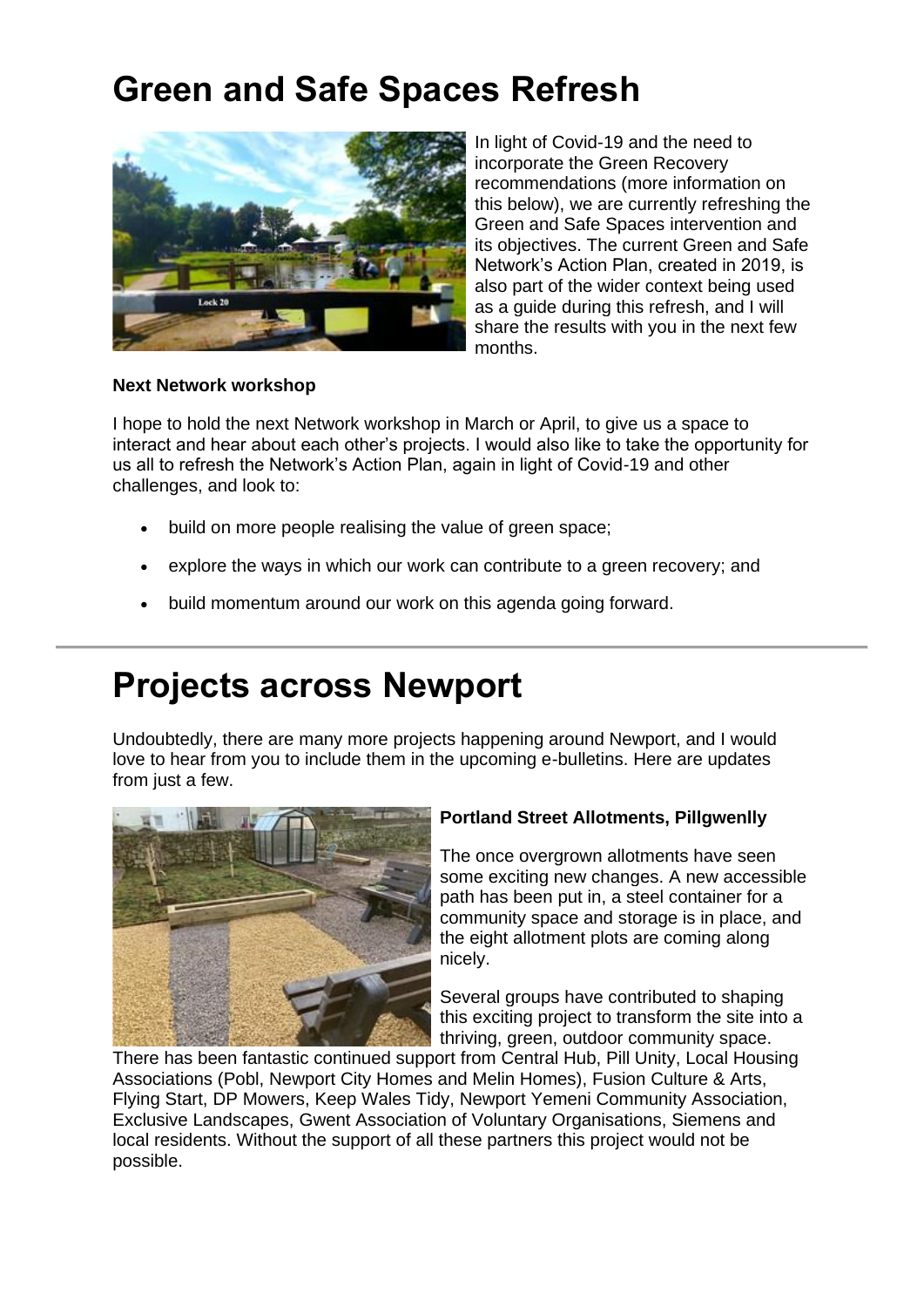Just outside the community garden, apple trees have been planted with Keep Wales Tidy. This orchard area will be a quiet space with benches for residents to sit and be at one with nature. We look forward to seeing it develop further over the coming months.

#### **Green Prescribing**

The Natural Resources Wales South East People & Places Team are supporting Aneurin Bevan University Health Board's Integrated Wellbeing [Networks](https://abuhb.nhs.wales/clinical-futures/integrated-well-being-networks-in-gwent/?utm_medium=email&utm_source=govdelivery) (IWNs) for projects to scope and pilot Green Prescribing in Newport. Newport IWN is collaborating with Coed Lleol (Small Woods Wales) as they scope the most effective pathways for green interventions in the city. In the meantime, [find out more about Coed](https://www.smallwoods.org.uk/en/coedlleol/?utm_medium=email&utm_source=govdelivery)  [Lleol on their website.](https://www.smallwoods.org.uk/en/coedlleol/?utm_medium=email&utm_source=govdelivery)



## **Monmouthshire and Newport Local Nature Partnership**



*Photo Credit: Chris Harris/Living Levels Partnership.*

Monmouthshire and Newport Local Nature Partnership (LNP) has been established to build on the successful work of the previous Newport Biodiversity Partnership and extended coverage of coordinated action for nature to include the neighbouring county of Monmouthshire.

The Monmouthshire and Newport LNP will carry out informed and targeted local nature recovery action to deliver multiple benefits, including contributing to well-being objectives and supporting a Green Recovery from the COVID-19 pandemic, by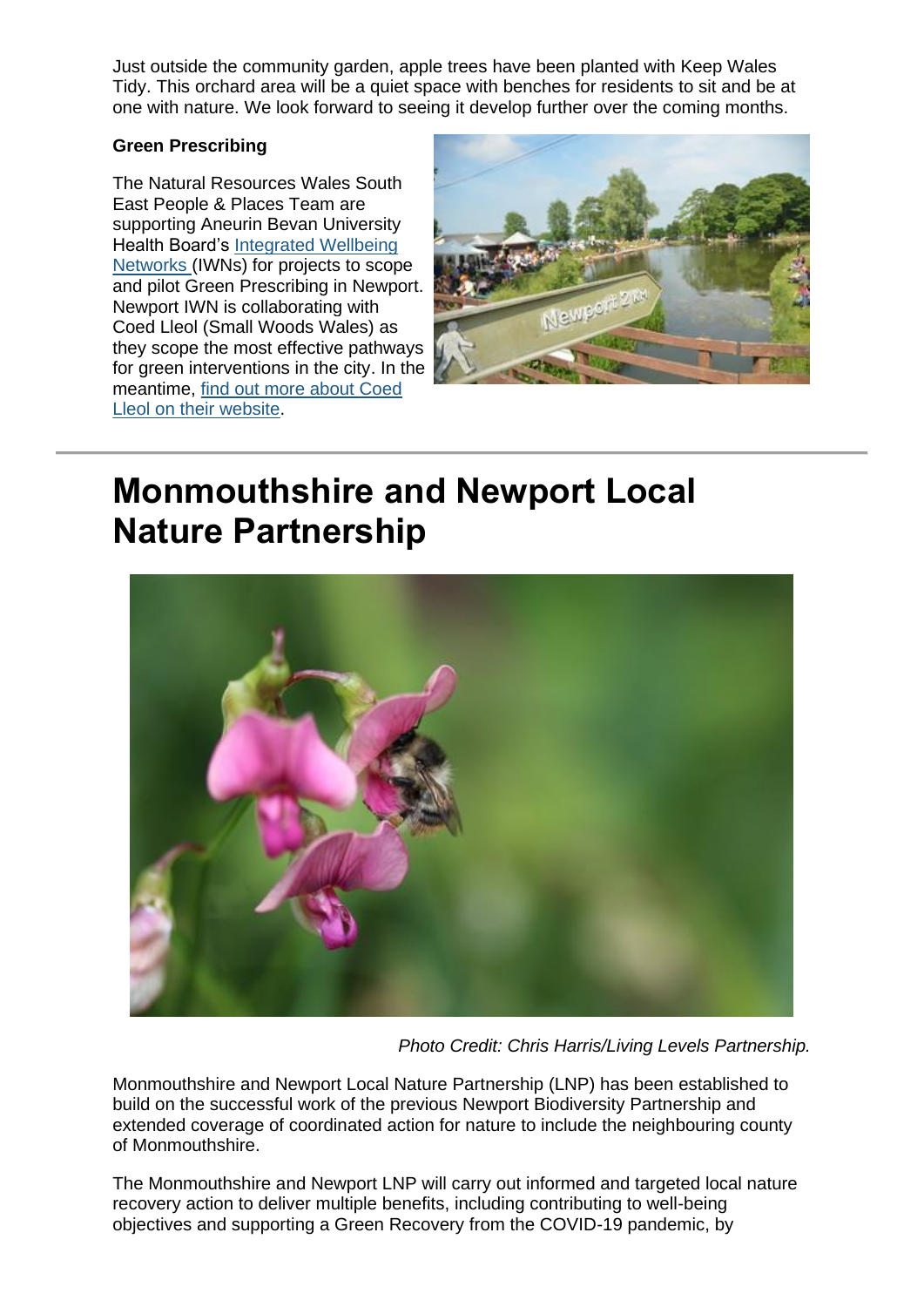providing expert advice and support and ensuring the best action is carried out in suitable locations to provide multiple benefits for people and wildlife.

[More information on the launch](https://www.monmouthshire.gov.uk/2021/01/new-partnership-launches-to-support-action-for-wildlife-in-monmouthshire-and-newport/?utm_medium=email&utm_source=govdelivery)

To keep up to date or if you are interested in joining [@Mon\\_Newport\\_LNP](https://twitter.com/Mon_Newport_LNP?utm_medium=email&utm_source=govdelivery)

## **Green Recovery**

The Welsh Government's Green Recovery task force led by Natural Resources Wales chair, Sir David Henshaw, [has published its](https://naturalresources.wales/about-us/strategies-and-plans/green-recovery-supporting-the-environmental-sector-in-wales/?lang=en&utm_medium=email&utm_source=govdelivery)  [report](https://naturalresources.wales/about-us/strategies-and-plans/green-recovery-supporting-the-environmental-sector-in-wales/?lang=en&utm_medium=email&utm_source=govdelivery) outlining the priorities to be taken forward as part of Wales' recovery from the Covid-19 pandemic.

- Reducing carbon emissions and increasing resilience to the impacts of climate change
- Reversing the decline in biodiversity and connect people and nature.



- Contributing to tackling unsustainable levels of production and consumption by keeping resources in use for as long as possible, avoiding all waste and moving to more sustainable alternatives.
- Job creation, skills development and new markets.
- Groups, communities and places that are most vulnerable are prioritised to address the underlying inequalities and deprivation.

Public Services Boards (PSBs) have been tasked by Welsh Government with leading the Green Recovery in local authorities across Wales. One Newport PSB will look to incorporate these priorities into the renewed Wellbeing Plan, and in particular into the Green and Safe intervention via its upcoming 'refresh'.

*Photo Credit Chris Harris/Living Levels Partnership*

#### **Public Health Wales**

Finally, [click here to read the new e-briefing, Green Opportunities,](https://whiasu.publichealthnetwork.cymru/en/news/green-opportunities-winter-2020/?utm_medium=email&utm_source=govdelivery) from Public Health Wales' Health & Sustainability Hub. The quarterly updates capture learning to aid Wales' green recovery from Covid-19, identifying sustainable opportunities to support population health.

## **Training**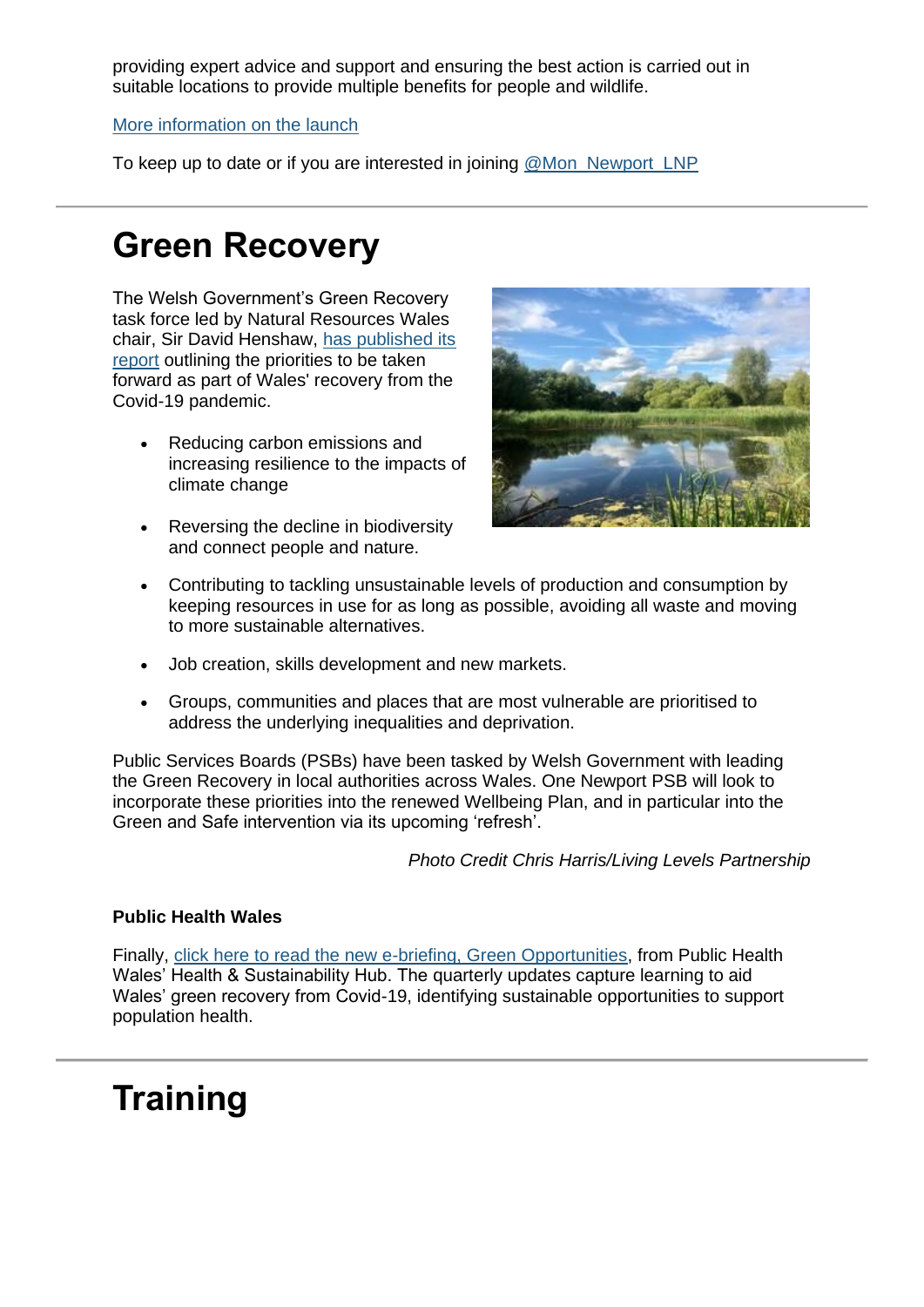

*Photo Credit Chris Harris/Living Levels Partnership.*

### **Living Levels Ambassadors**

The Living Levels Programme has kicked off an exciting new project in 2021 to create a sense of place toolkit and roll out **an ambassador training programme** to promote the wonderful Gwent Levels landscape. The project aims to:

- Optimise community ownership and wider understanding of the special qualities of the Gwent Levels through the development of a sense of place toolkit.
- Provide a co-ordinated welcome for visitors to the Levels by training and support for tourism businesses, facilities front of house staff, volunteers and ambassadors including for primary hubs and associated hubs, on what the Levels have to offer and how to best explore the area.
- Encourage businesses to promote sense of place through their own communications and marketing

We are eager to engage existing volunteers, volunteer managers, front of house staff, community members, and local businesses in our ambassador training which will both benefit them and visitors they cater to by utilising the toolkit showcasing the fantastic resources the Gwent Levels have to offer.

If you are interested to find out more or would like to get involved please get in touch with Elinor at [elinor.meloy@rspb.org.uk](mailto:elinor.meloy@rspb.org.uk)

#### **Natural Resources Wales courses**

NRW will be running various courses on how to use the outdoors to support child development, learning and play:

• Naturally Happy and Healthy! Enhance learners' health and well-being through a connection to nature.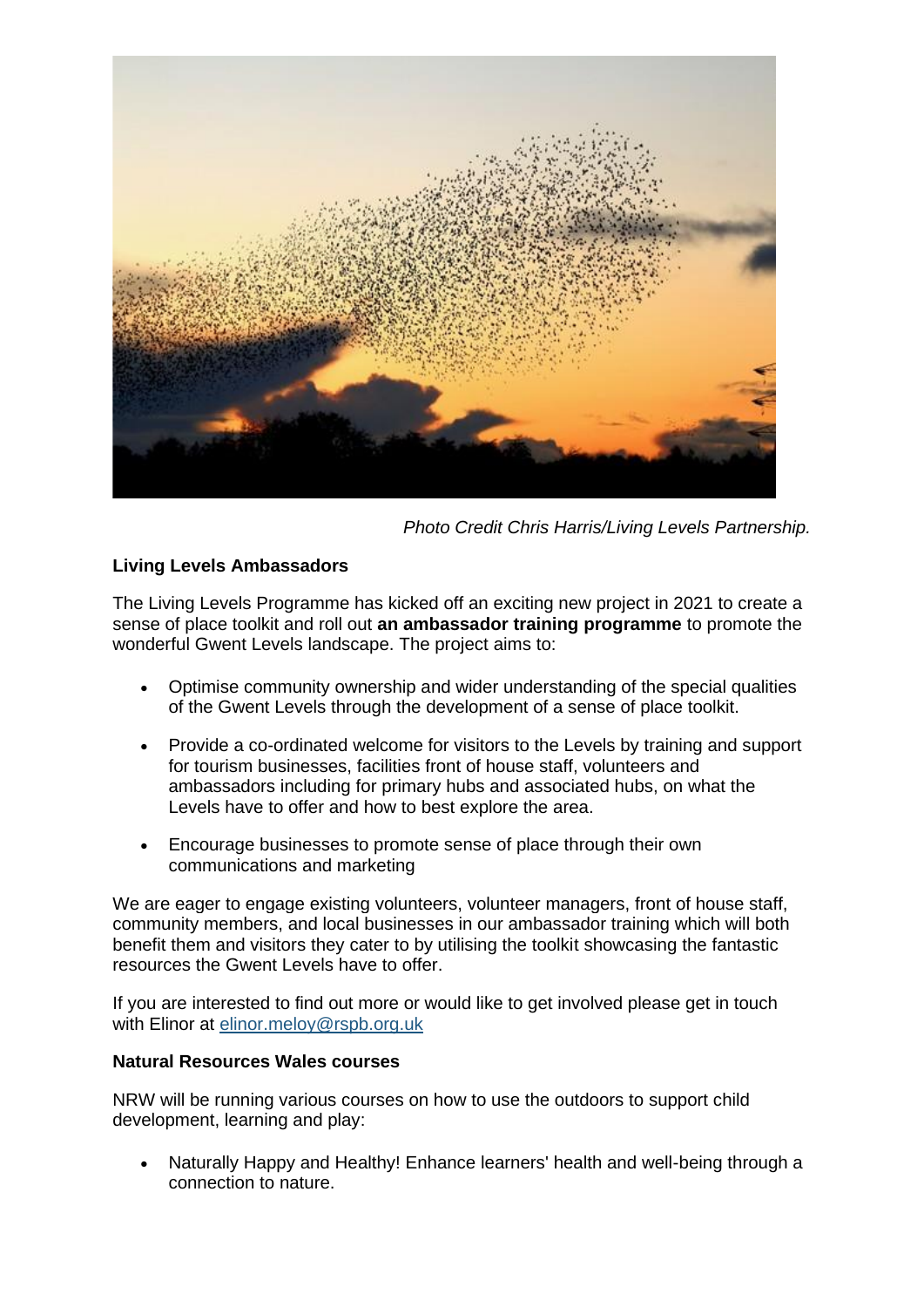- A Natural Childhood Early Years in the Outdoors (for those working with preschool and foundation phase aged learners).
- Peat is neat! There's nothing bog standard about peatlands (aimed at KS2/3) educators).

For more information and to book your place please visit the [Tocyn Cymru](https://tocyn.cymru/en/organisation/c4bc8234-7cec-478a-b200-b92233ffb239?utm_medium=email&utm_source=govdelivery) website.

### **Local Development Plan - Have your say**



The Local Development Plan (LDP) is the development plan for Newport. It is the basis for land use planning within the council's administrative area and will run from 2021 to 2036.

Consultation is now taking place on two key LDP documents – the *Review Report* and the *Delivery*  Agreement. The consultation ends 5<sup>th</sup> March 2021.

[Find out more and stay informed.](http://www.newport.gov.uk/en/Planning-Housing/Planning/Planning-policy/Local-Development-Plan/Replacement-Local-Development-Plan.aspx?utm_medium=email&utm_source=govdelivery)

### **Green Infrastructure Directory**

As part of the first stages of a Green Infrastructure Assessment, One Newport PSB is utilising funding from Natural Resources Wales to gather information on greenspace across Newport. Looking at what green infrastructure already exists, where there is a deficit, the biodiversity value, and what condition they are in.

This will be used to inform planning decisions, aim to protect greenspace by demonstrating its value, contribute to the



Replacement Local Development Plan, and help us focus our efforts on increasing and enhancing quality green space for those who need it most.

In future, we aim for this information to become widely available either with an app or online portal, and offline resources, so people can find out what's on their doorstep and improve health and wellbeing.

#### **Safety and green spaces**

We are also exploring making better use of data between Newport City Council, Natural Resources Wales, the Police, Fire and Rescue Service and Fly-tipping Action Wales, to get a better picture of incidents that occur in green spaces to help us focus efforts and work together to make these places safer and reduce barriers.

### **Funding**